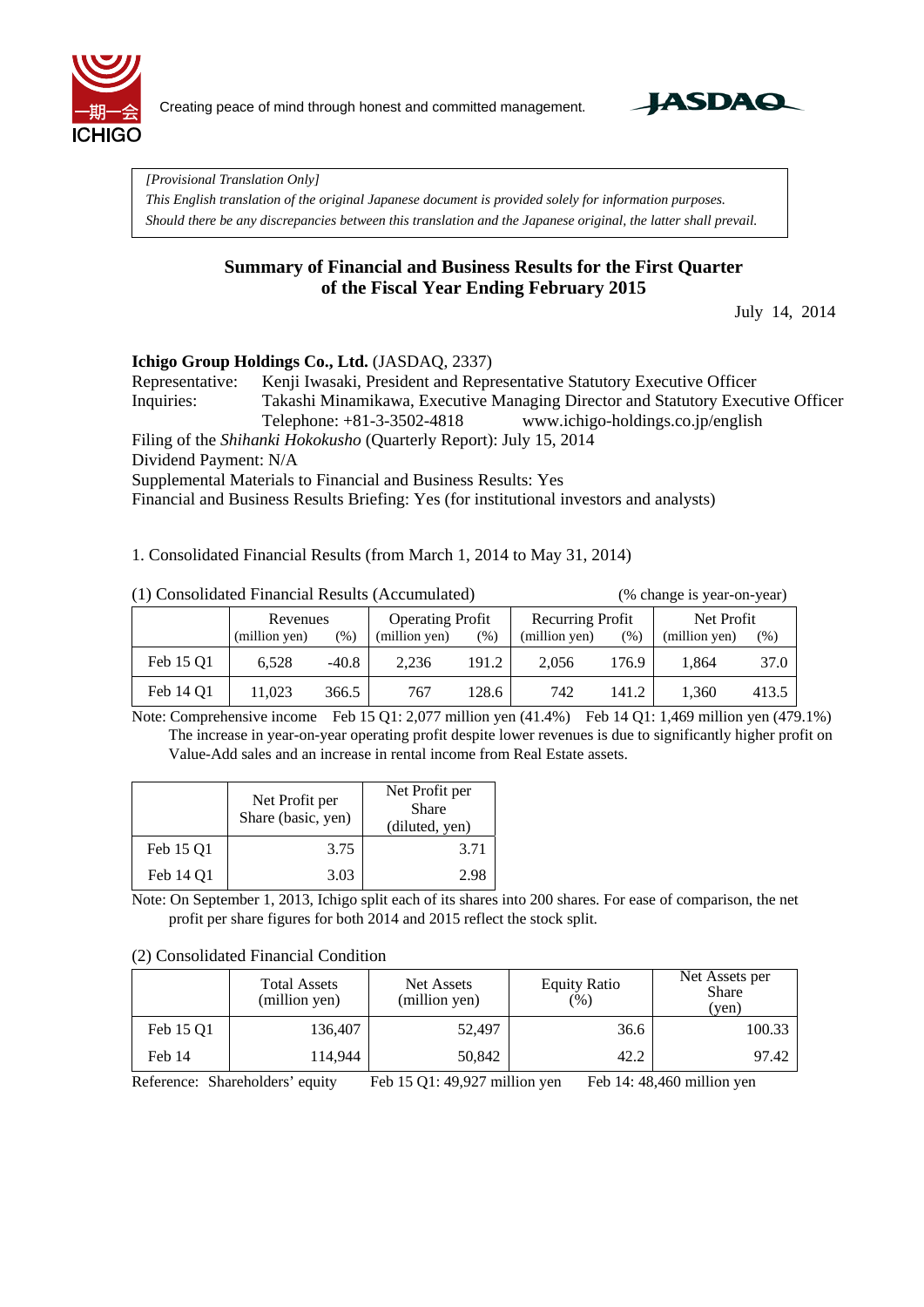#### 2. Dividends

|                      | Dividend per Share (yen) |                   |                  |                   |                |  |  |
|----------------------|--------------------------|-------------------|------------------|-------------------|----------------|--|--|
|                      | First<br>Quarter         | Second<br>Quarter | Third<br>Quarter | Fourth<br>Quarter | Fiscal<br>Year |  |  |
| Feb 14               |                          | $\theta$          |                  | 1.10              | 1.10           |  |  |
| Feb 15               |                          |                   |                  |                   |                |  |  |
| Feb 15<br>(Expected) |                          | 0                 |                  | 1.30              | 1.30           |  |  |

Note 1: Changes since the previously announced forecast: None

3. Consolidated Forecast for the Fiscal Year Ending February 2015 (from March 1, 2014 to February 28, 2015)  $(%$  change is year-on-year)

|           |               |         |                         |       | (% change is year-on-year) |      |
|-----------|---------------|---------|-------------------------|-------|----------------------------|------|
|           | Revenues      |         | <b>Operating Profit</b> |       | Recurring Profit           |      |
|           | (million yen) | $(\% )$ | (million yen)           | (% )  | (million yen)              | (% ) |
| Feb 15 FY | 42,000        | 19.7    | 7.700                   | 96.8  | 6,500                      | 80.7 |
|           | Net Profit    |         | Net Profit per Share    |       |                            |      |
|           | (million yen) | $(\%)$  | (Yen)                   |       |                            |      |
| Feb 15 FY | 6,055         | 33.8    |                         | 12.17 |                            |      |

Note 1: Changes in the forecast during the period: None

Note 2: The Company has included a full-year earnings forecast only – there is no half-year earnings forecast.

Note 3: Net Profit per Share for FY15 is based on the average number of outstanding shares for FY15 assuming the number of outstanding shares as of June 30, 2014 remains unchanged throughout FY15.

- 4. Other
- (1) Changes in significant consolidated subsidiaries (material changes in scope of consolidation): Yes One new subsidiary: GK Omori Holdings *Tokumei Kumiai*
- (2) Application of accounting treatment specific to interim consolidated financial statements: None
- (3) Changes in accounting standards/principles, changes in accounting estimates, and revisions to previous financial statements
	- (i) Changes in accounting standards/principles: Yes
	- (ii) Changes in accounting principles other than the above: None
	- (iii) Changes in accounting estimates: None
	- (iv) Revisions of previous financial statements: None
- (4) Number of outstanding shares (common shares)

(i) Number of outstanding shares including treasury shares

| Feb 15 Q1: | 499,432,200   |
|------------|---------------|
| Feb $14$ : | 499, 432, 200 |

(ii) Number of treasury shares

| Feb 15 Q1: | 1,791,000 |
|------------|-----------|
| Feb 14:    | 1,978,000 |

(iii) Average number of outstanding shares Feb 15 Q1: 497,560,407 Feb 14 Q1: 448,369,857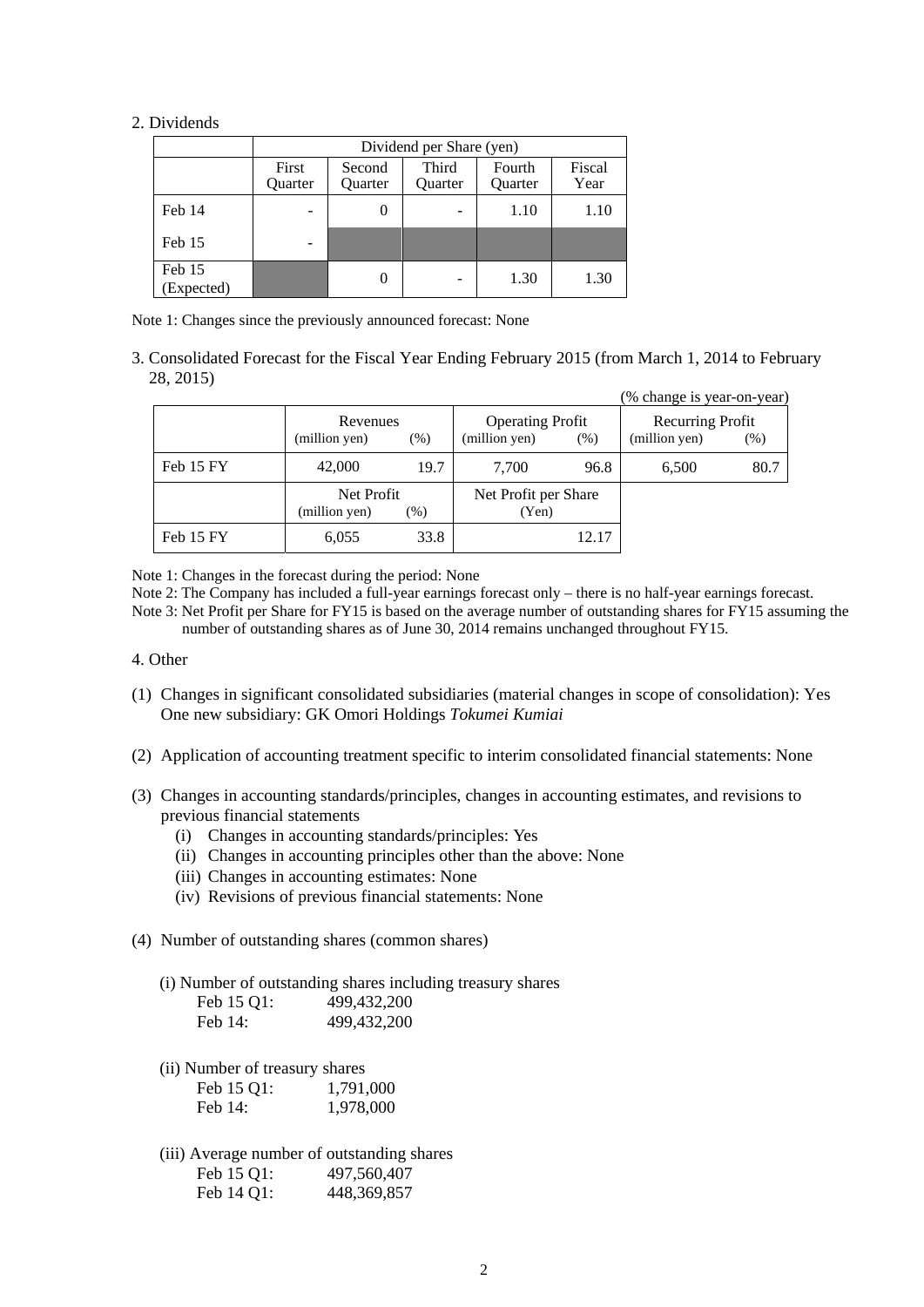Note: On September 1, 2013, Ichigo split each of its shares into 200 shares. For ease of comparison, the numbers of outstanding shares reflect the stock split.

#### \*Explanation on Appropriate Use of Earnings Projection

Forward-looking statements contained in these materials are based on judgments regarding information that was available to the Company and the Group as of the announcement date. However, these statements involve risk and uncertainties. Therefore, please note that actual earnings may differ significantly from the indicated earnings projection as a result of various factors.

#### 5. Segment Information

(i) Segment Overview

Starting from the previous fiscal period, to improve earnings transparency and reflect changes in the Company's earnings structure, such as the expansion of its clean energy business, asset acquisition to support Ichigo REIT's growth, and a substantial increase in investments in value-add and prime real estate, the Company has changed its segment disclosure from the previous two segments to the below five segments.

"Asset management" generates fee income via the management of the Ichigo REIT and private funds and other fee-generating real estate services related to the sourcing, financing, operation, property management, facility management, and disposition of real estate assets.

"Real Estate" generates on-going rental income for the Company as a real estate owner/operator. Specifically, the Company either owns and operates real estate over the long term or holds assets on a short-term basis on behalf of Ichigo REIT until Ichigo REIT is able to acquire the assets.

"Value-Add" generates rental income and capital gains by deploying the Company's expertise to acquire, add value to, and sell real estate assets at a profit.

"Clean Energy" generates long-term income primarily via megasolar power production.

"Other" is primarily legacy securities investments that are not related to the above four segments.

The Company has reflected these changes in the previous year's first quarter segment information.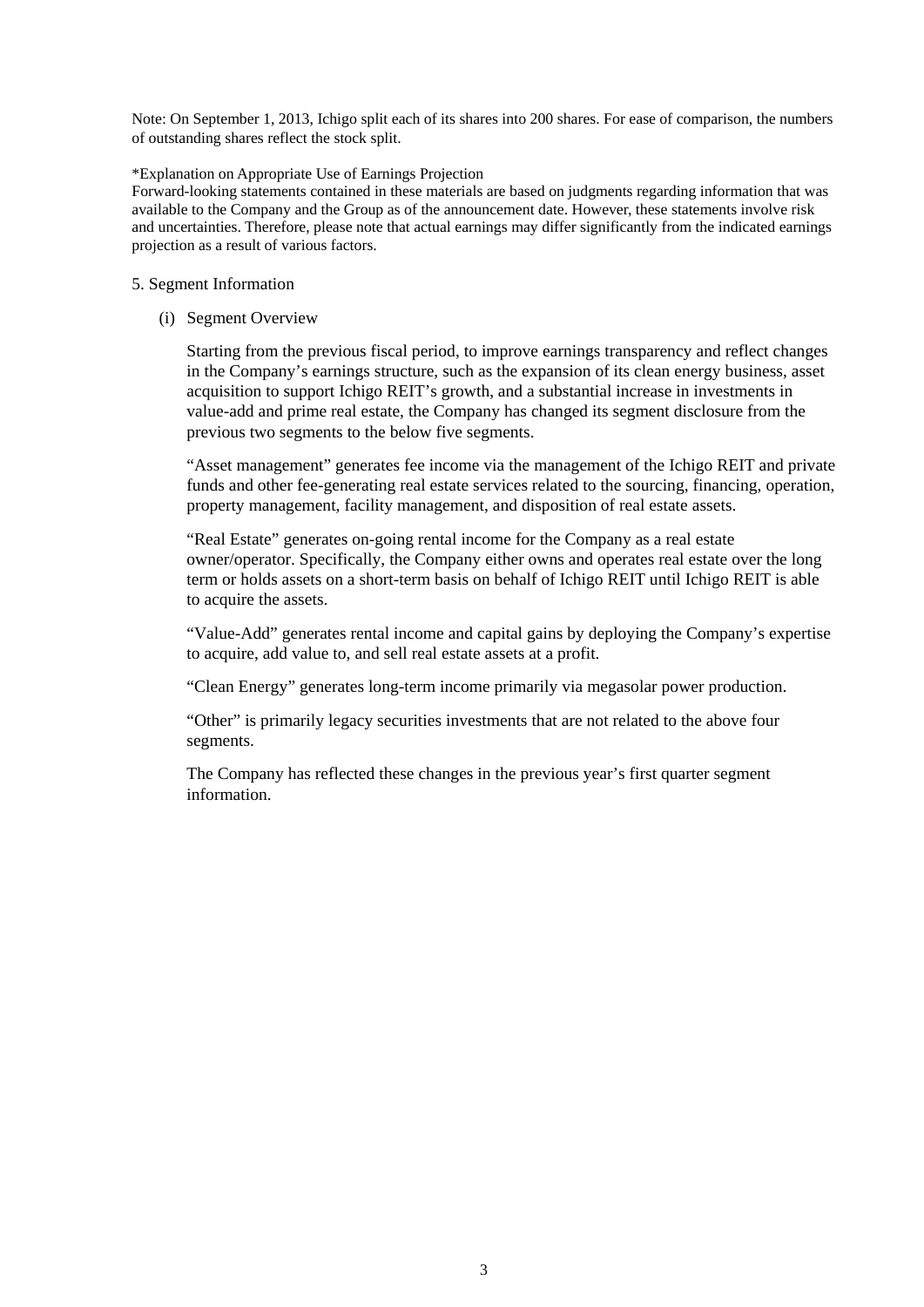## (ii) Revenues, P&L by Segment

## February 2014 First Quarter (from March 1, 2013 to May 31, 2013)

| $($ Million ren $)$                                   |                     |                    |                |                          |        |        |                          |                                                                           |
|-------------------------------------------------------|---------------------|--------------------|----------------|--------------------------|--------|--------|--------------------------|---------------------------------------------------------------------------|
|                                                       |                     |                    |                |                          | Amount |        |                          |                                                                           |
|                                                       | Asset<br>Management | <b>Real Estate</b> | Value-Add      | Clean<br>Energy          | Other  | Total  | Adjustment<br>(Note 1)   | Recorded in<br>Consolidated<br>Financial<br><b>Statements</b><br>(Note 2) |
| Revenues<br>Revenues from External<br>Customers       | 1,149               | 556                | 8,912          | $\overline{0}$           | 405    | 11,023 | $\overline{\phantom{a}}$ | 11,023                                                                    |
| <b>Inter-Segment Revenues</b><br>or Reclassifications | 125                 | $\theta$           | $\overline{0}$ | $\overline{\phantom{a}}$ |        | 125    | (125)                    |                                                                           |
| Total                                                 | 1,274               | 556                | 8,912          | $\overline{0}$           | 405    | 11,148 | (125)                    | 11,023                                                                    |
| <b>Segment Profits or Losses</b><br>$(\text{-})$      | 306                 | 200                | 411            | (81)                     | (3)    | 834    | (66)                     | 767                                                                       |

(Note 1) Adjustments to Segment Profits and Losses (-66 million yen) contains transaction eliminations and company expenses that were not distributed throughout the segments.

(Note 2) Segment Profits and Losses is adjusted with the Operating Profit from the Consolidated Income Statement.

| (імінноп теп)                                         |                     |                    |           |                          |                  |       |                          |                                                                           |
|-------------------------------------------------------|---------------------|--------------------|-----------|--------------------------|------------------|-------|--------------------------|---------------------------------------------------------------------------|
|                                                       |                     | Segment            |           |                          |                  |       |                          | Amount                                                                    |
|                                                       | Asset<br>Management | <b>Real Estate</b> | Value-Add | Clean<br>Energy          | Other            | Total | Adjustment<br>(Note 1)   | Recorded in<br>Consolidated<br>Financial<br><b>Statements</b><br>(Note 2) |
| Revenues<br>Revenues from External<br>Customers       | 1,095               | 1,322              | 3,964     | 125                      | 19               | 6,528 | $\overline{\phantom{0}}$ | 6,528                                                                     |
| Inter-Segment Activities<br>or Reclassifications      | 250                 | $\overline{0}$     | $\theta$  | $\overline{\phantom{a}}$ | $\boldsymbol{0}$ | 251   | (251)                    | $\overline{\phantom{0}}$                                                  |
| Total                                                 | 1,346               | 1,323              | 3,964     | 125                      | 19               | 6,779 | (251)                    | 6,528                                                                     |
| <b>Segment Profits or Losses</b><br>$\left( -\right)$ | 207                 | 831                | 1,412     | (41)                     | (4)              | 2,405 | (169)                    | 2,236                                                                     |

February 2015 First Quarter (from March 1, 2014 to May 31, 2014)

(Note 1) Adjustments to Segment Profits and Losses (-169 million yen) contains transaction eliminations and company expenses that were not distributed throughout the segments.

(Note 2) Segment Profits and Losses is adjusted with the Operating Profit from the Consolidated Income Statement.

 $(MTU)$   $\rightarrow$  Yen)

 $(ML11)$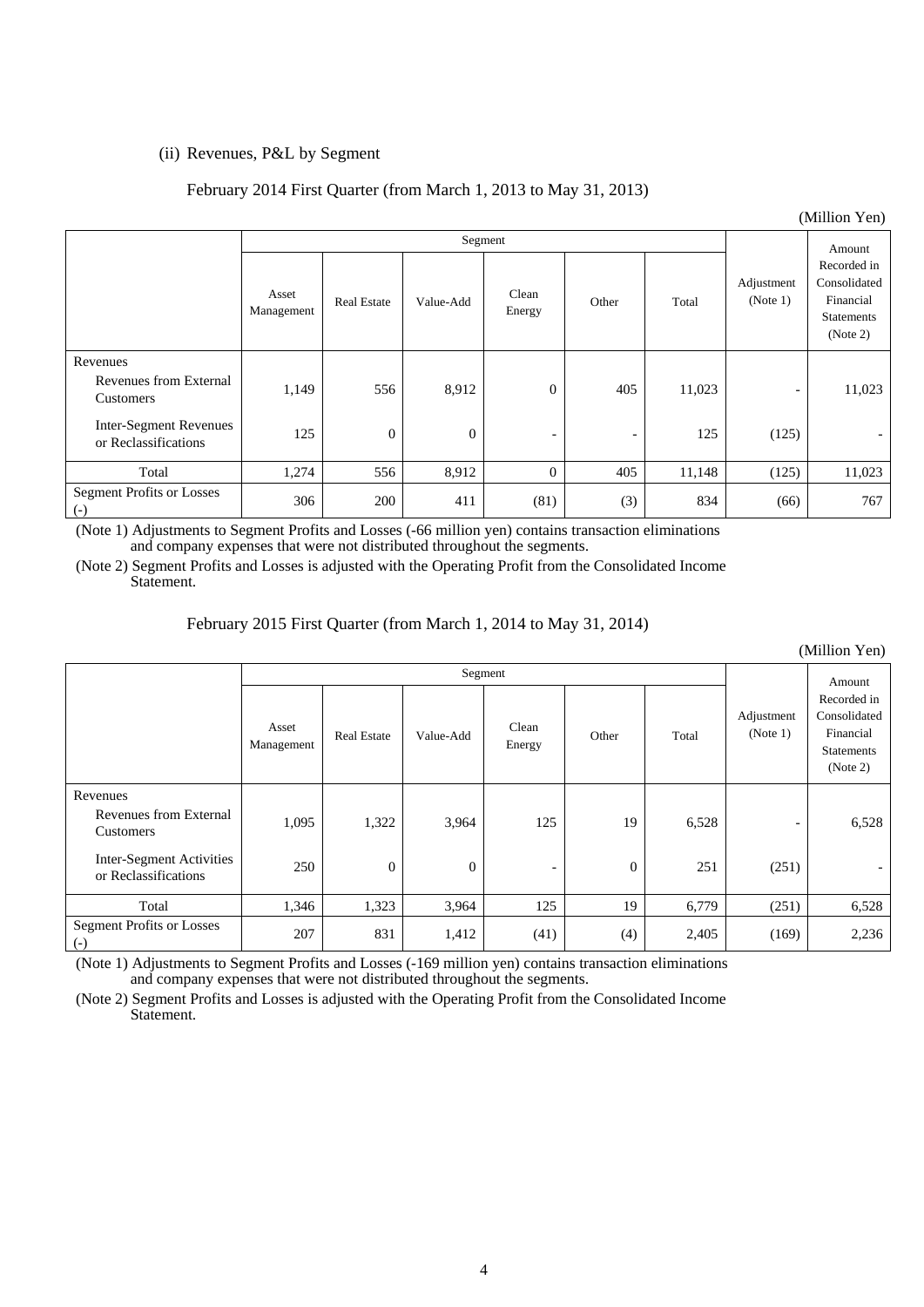# **Consolidated Balance Sheet**

|                                           | Feb 14 Full Year | Feb 15 Q1      |
|-------------------------------------------|------------------|----------------|
|                                           | (Feb 28, 2014)   | (May 31, 2014) |
| <b>Assets</b>                             |                  |                |
| <b>Current Assets</b>                     |                  |                |
| Cash and cash equivalents                 | 24,991           | 20,493         |
| Trade notes and accounts receivable       | 451              | 597            |
| Operational investments in loans          | 1,100            | 2,100          |
| Operational investments in securities     | 3,583            | 2,247          |
| Real estate for sale                      | 54,084           | 70,168         |
| Deferred tax assets                       | 576              | 576            |
| Others                                    | 1,384            | 1,858          |
| Less: allowance for doubtful accounts     | (410)            | (413)          |
| <b>Total Current Assets</b>               | 85,761           | 97,628         |
| <b>Fixed Assets</b>                       |                  |                |
| <b>Property, Plant and Equipment</b>      |                  |                |
| Land                                      | 12,433           | 19,219         |
| Others (net)                              | 8,867            | 11,395         |
| <b>Total Tangible Assets</b>              | 21,300           | 30,614         |
| <b>Intangible Assets</b>                  |                  |                |
| Goodwill                                  | 2,221            | 2,186          |
| Leasehold rights                          | 392              | 392            |
| Others                                    | 71               | 90             |
| <b>Total Intangible Assets</b>            | 2,686            | 2,669          |
| <b>Investments and Other Assets</b>       |                  |                |
| Investments in securities                 | 4,278            | 4,409          |
| Long-term loans receivable                | 13               | 13             |
| Deferred tax assets                       | 222              | 222            |
| <b>Others</b>                             | 780              | 946            |
| Less: allowance for doubtful accounts     | (97)             | (97)           |
| <b>Total Investments and Other Assets</b> | 5,196            | 5,494          |
| <b>Total Fixed Assets</b>                 | 29,183           | 38,778         |
| <b>Total Assets</b>                       | 114,944          | 136,407        |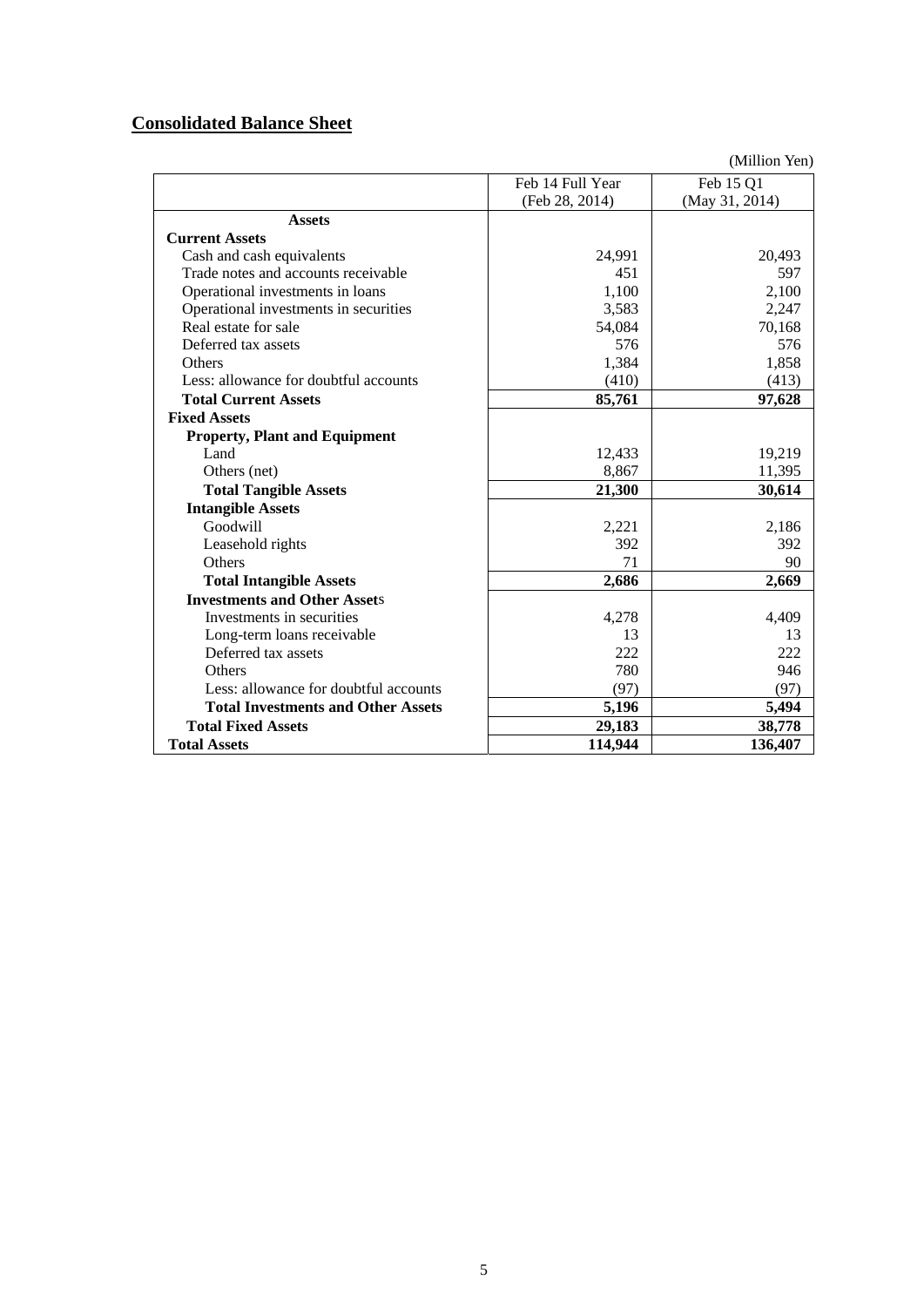|                                              | Feb 14 Full Year | Feb 15 Q1      |
|----------------------------------------------|------------------|----------------|
|                                              | (Feb 28, 2014)   | (May 31, 2014) |
| <b>Liabilities</b>                           |                  |                |
| <b>Current Liabilities</b>                   |                  |                |
| Trade notes and accounts payable             | 132              | 152            |
| Short-term borrowings                        | 950              | 765            |
| Long-term borrowings (due within one year)   | 3,123            | 2,760          |
| Long-term non-recourse loans (due within     | 428              | 1,277          |
| one year)                                    |                  |                |
| Income taxes payable                         | 96               | 178            |
| Deferred tax liabilities                     | 24               | 32             |
| <b>Accrued bonuses</b>                       | 14               | 141            |
| Other current liabilities                    | 2,817            | 3,270          |
| <b>Total Current Liabilities</b>             | 7,588            | 8,578          |
| <b>Long Term Liabilities</b>                 |                  |                |
| Non-recourse bonds                           |                  | 100            |
| Long-term borrowings                         | 26,126           | 40,874         |
| Long-term non-recourse loans                 | 24,178           | 26,908         |
| Deferred tax liabilities                     | 1,213            | 1,212          |
| Long-term security deposits received         | 4,770            | 6,016          |
| Negative goodwill                            | 180              | 157            |
| Other long-term liabilities                  | 44               | 61             |
| <b>Total Long Term Liabilities</b>           | 56,513           | 75,331         |
| <b>Total Liabilities</b>                     | 64,102           | 83,910         |
| <b>Net Assets</b>                            |                  |                |
| <b>Shareholders' Equity</b>                  |                  |                |
| Capital                                      | 26,443           | 26,443         |
| Capital reserve                              | 10,808           | 10,813         |
| Retained earnings                            | 10,891           | 12,306         |
| Treasury stock                               | (92)             | (84)           |
| <b>Total Shareholders' Equity</b>            | 48,050           | 49,479         |
| <b>Accumulated Other Comprehensive</b>       |                  |                |
| <b>Income</b>                                |                  |                |
| Unrealized gain on other securities, net     | 400              | 456            |
| Deferred loss on hedges                      |                  | (16)           |
| Foreign currency translation adjustment      | 9                | 8              |
| <b>Total Accumulated Other Comprehensive</b> | 409              | 448            |
| <b>Income</b>                                |                  |                |
| <b>Stock Options</b>                         | 121              | 151            |
| <b>Minority Interests</b>                    | 2,261            | 2,418          |
| <b>Total Net Assets</b>                      | 50,842           | 52,497         |
| <b>Total Liabilities and Net Assets</b>      | 114,944          | 136,407        |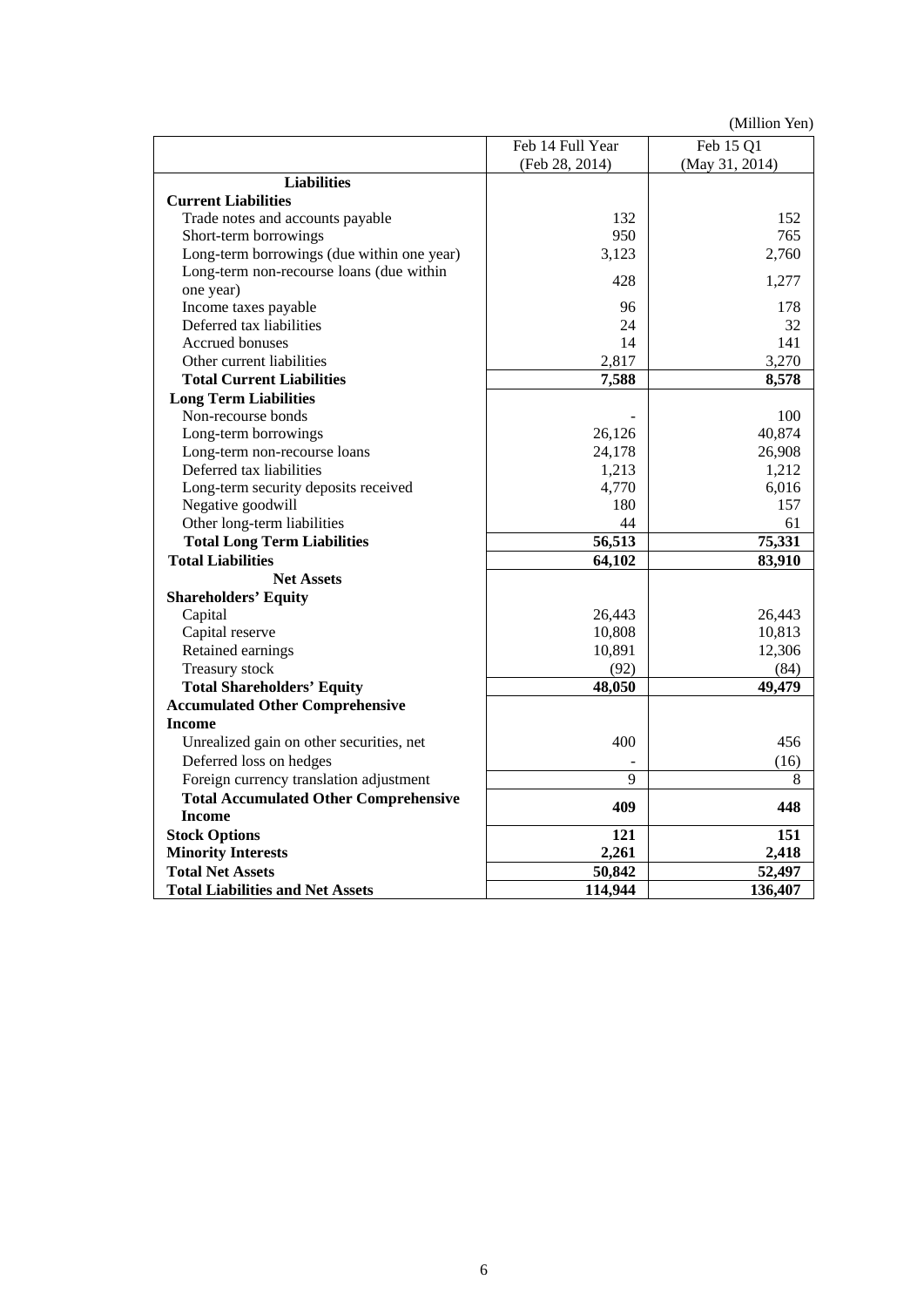# **Consolidated Income Statement**

|                                                 |                    | (Million Yen)     |
|-------------------------------------------------|--------------------|-------------------|
|                                                 | Feb 14 Q1          | Feb 15 Q1         |
|                                                 | (From Mar 1, 2013) | (From Mar 1, 2014 |
|                                                 | To May 31, 2013)   | To May 31, 2014)  |
| <b>Revenues</b>                                 | 11,023             | 6,528             |
| <b>Cost of Revenues</b>                         | 9,385              | 3,270             |
| <b>Gross Profit</b>                             | 1,638              | 3,257             |
| SG&A                                            | 870                | 1,021             |
| <b>Operating Profit</b>                         | 767                | 2,236             |
| <b>Non-Operating Profit</b>                     |                    |                   |
| Interest income                                 | $\overline{0}$     | 1                 |
| Dividend income                                 | 9                  | 4                 |
| Amortization of negative goodwill               | 22                 | 22                |
| Others                                          | 4                  | $\overline{2}$    |
| <b>Total Non-Operating Profit</b>               | 36                 | 31                |
| <b>Non-Operating Expenses</b>                   |                    |                   |
| Interest on debt                                | 58                 | 183               |
| Others                                          | 3                  | 27                |
| <b>Total Non-Operating Expenses</b>             | 61                 | 210               |
| <b>Recurring Profit</b>                         | 742                | 2,056             |
| <b>Extraordinary Gain</b>                       |                    |                   |
| Gain on sales of investment securities          | 198                |                   |
| Receipt of share trading proceeds               | 434                |                   |
| Others                                          | 33                 |                   |
| <b>Total Extraordinary Gain</b>                 | 667                |                   |
| <b>Profit before Income Taxes</b>               | 1,410              | 2,056             |
| Income taxes - current                          | 15                 | 147               |
| Income taxes – deferred                         | (0)                | (0)               |
| <b>Total income taxes</b>                       | 14                 | 147               |
| <b>Profit before Gain on Minority Interests</b> | 1,395              | 1,909             |
| <b>Gain on Minority Interests</b>               | 34                 | 44                |
| <b>Net Profit</b>                               | 1,360              | 1,864             |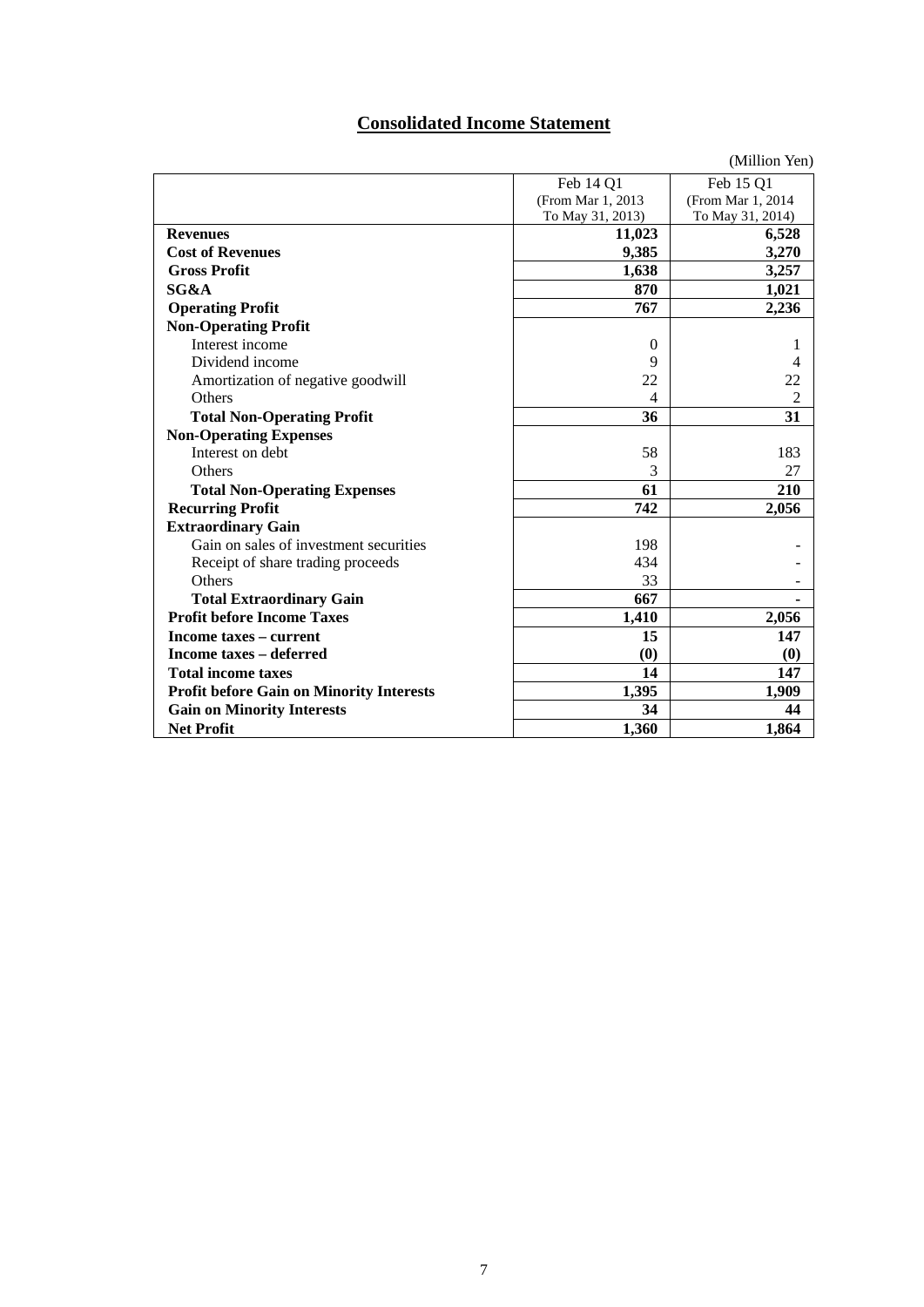# **Consolidated Statements of Comprehensive Income**

|                                                 |                    | (Million Yen)      |
|-------------------------------------------------|--------------------|--------------------|
|                                                 | Feb 14 O1          | Feb 15 O1          |
|                                                 | (From Mar 1, 2013) | (From Mar 1, 2014) |
|                                                 | To May 31, 2013)   | To May 31, 2014)   |
| <b>Profit before Gain on Minority Interests</b> | 1,395              | 1,909              |
| <b>Other Comprehensive Income</b>               |                    |                    |
| Valuation gain on other securities              | 100                | 188                |
| Deferred loss on hedges                         |                    | (16)               |
| Foreign currency translation adjustment         | (25)               | (3)                |
| <b>Total Other Comprehensive Income</b>         | 74                 | 168                |
| <b>Comprehensive Income</b>                     | 1.469              | 2,077              |
| (Breakdown)                                     |                    |                    |
| Comprehensive income for shareholders of the    |                    |                    |
| parent company                                  | 1,573              | 1,902              |
| Comprehensive income for minority interests     | (103)              | 175                |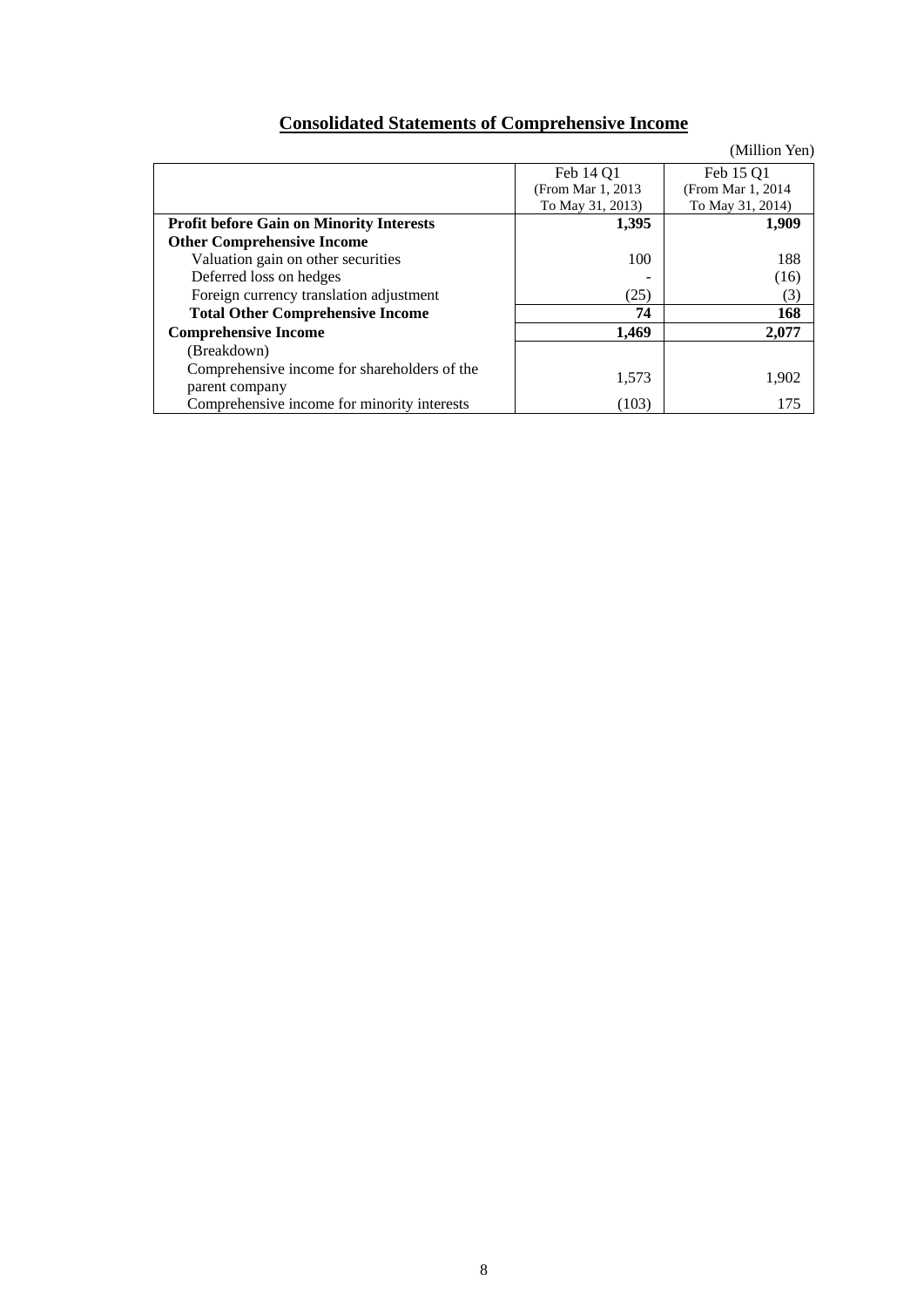# **Consolidated Cash Flow Statement**

|                                                      |                   | $\frac{1}{1}$     |
|------------------------------------------------------|-------------------|-------------------|
|                                                      | Feb 14 Q1         | Feb 15 Q1         |
|                                                      | (From Mar 1, 2013 | (From Mar 1, 2014 |
|                                                      | To May 31, 2013)  | To May 31, 2014)  |
| <b>Cash Flows from Operating Activities:</b>         |                   |                   |
| Income before income taxes                           | 1,410             | 2,056             |
| Depreciation                                         | 57                | 124               |
| Share-based compensation expenses                    | 20                | 33                |
| Amortization of goodwill                             | 34                | 34                |
| Amortization of negative goodwill                    | (22)              | (22)              |
| Increase (decrease) in accrued bonuses               | 79                | 126               |
| Increase (decrease) in allowance for doubtful        | 40                | $\overline{4}$    |
| accounts                                             |                   |                   |
| Interest and dividend income                         | (9)               | (6)               |
| Interest on debt                                     | 58                | 183               |
| Loss (gain) on sales of investment securities        | (198)             |                   |
| Decrease (increase) in trading notes and receivable  | (23)              | (146)             |
| Decrease (increase) in operating loans receivable    |                   | (1,000)           |
| Decrease (increase) in operational investments       |                   | 502               |
| in securities                                        | (1,268)           |                   |
| Loss on valuation of investment securities           | 14                |                   |
| Decrease (increase) in real estate for sale          | 4,575             | (16,083)          |
| Decrease (increase) in accounts receivable           | (122)             | (277)             |
| Increase (decrease) in accounts payable              | (35)              | (71)              |
| Increase (decrease) in accrued expenses              | (318)             | (239)             |
| Increase (decrease) in security deposits received    | (233)             | 1,040             |
| Others                                               | 656               | 415               |
| Sub-total                                            | 4,715             | (13,326)          |
| Interest and dividend income received                | 9                 | 6                 |
| Interest expenses paid                               | (62)              | (159)             |
| Income taxes paid                                    | (37)              | (22)              |
| <b>Net Cash from (Used for) Operating Activities</b> | 4,624             | (13,502)          |